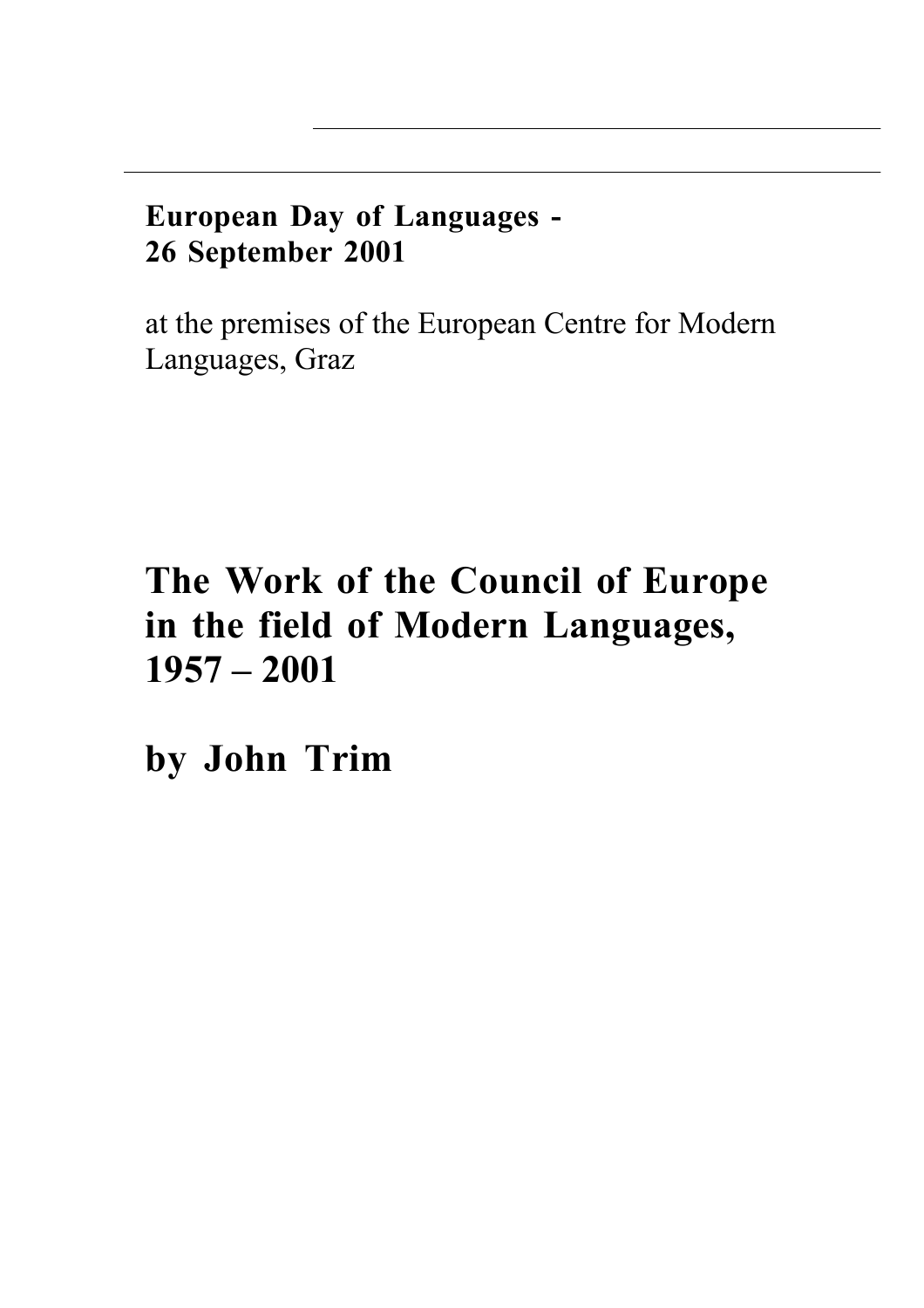The Council of Europe has been active in the promotion of modern language learning and teaching since the signature of the European Cultural Convention in December, 1954. As an intergovernmental organisation, its role has been to:

- assist member states in taking effective measures which will enable all present and future citizens to:
	- <sup>−</sup> achieve a degree of communicative competence in a number of languages (plurilingualism) on a lifelong basis, in the interests of better personal mobility, improved opportunities for education and employment and access to information in a multilingual and multicultural Europe
	- <sup>−</sup> develop the independence of judgment, thought and action combined with social responsibility necessary for the exercise of democratic citizenship
	- promote intercultural understanding and international co-operation
- protect and develop the European heritage of cultural and linguistic diversity as a source of mutual enrichment (European Charter for Regional or Minority Languages; Framework Convention for the Protection of National Minorities)
- help to implement reforms in progress and encourage innovation in language teaching and teacher training
- facilitate the pooling of international experience and expertise in order to promote a coherent, learner-centred methodology, integrating aims, content, teaching, learning and assessment in a harmonious approach based on common principles.

# **1. The starting point 1954**

Article 2 of the European Cultural Convention calls on its signatories to:

- a) encourage the study by its own nationals of the language, history and civilisation of the other Contracting Parties and grant facilities to those Parties to promote such studies in its territory, and
- b) endeavour to promote the study of its language or languages, history and civilisation in the territory of the other Contracting Parties and grant facilities to the nationals of those Parties to pursue such studies in its territory.

# **2. First steps. 1957-1962**

 $\overline{a}$ 

The first initiative came in 1957, when at the suggestion of the French Government, a Committee of Experts was set up to plan the development of Modern Language teaching in Europe. The first Intergovernmental Symposium was held in Paris to launch *le Français fondamental*, a specification of a basic vocabulary and grammar for the French language, and *Voix et images de la France*, a pioneering audio-visual course for adults learning French, also developed by the Centre de Recherche et Diffusion du Français (CREDIF). The French also pressed for the institution of a European Institute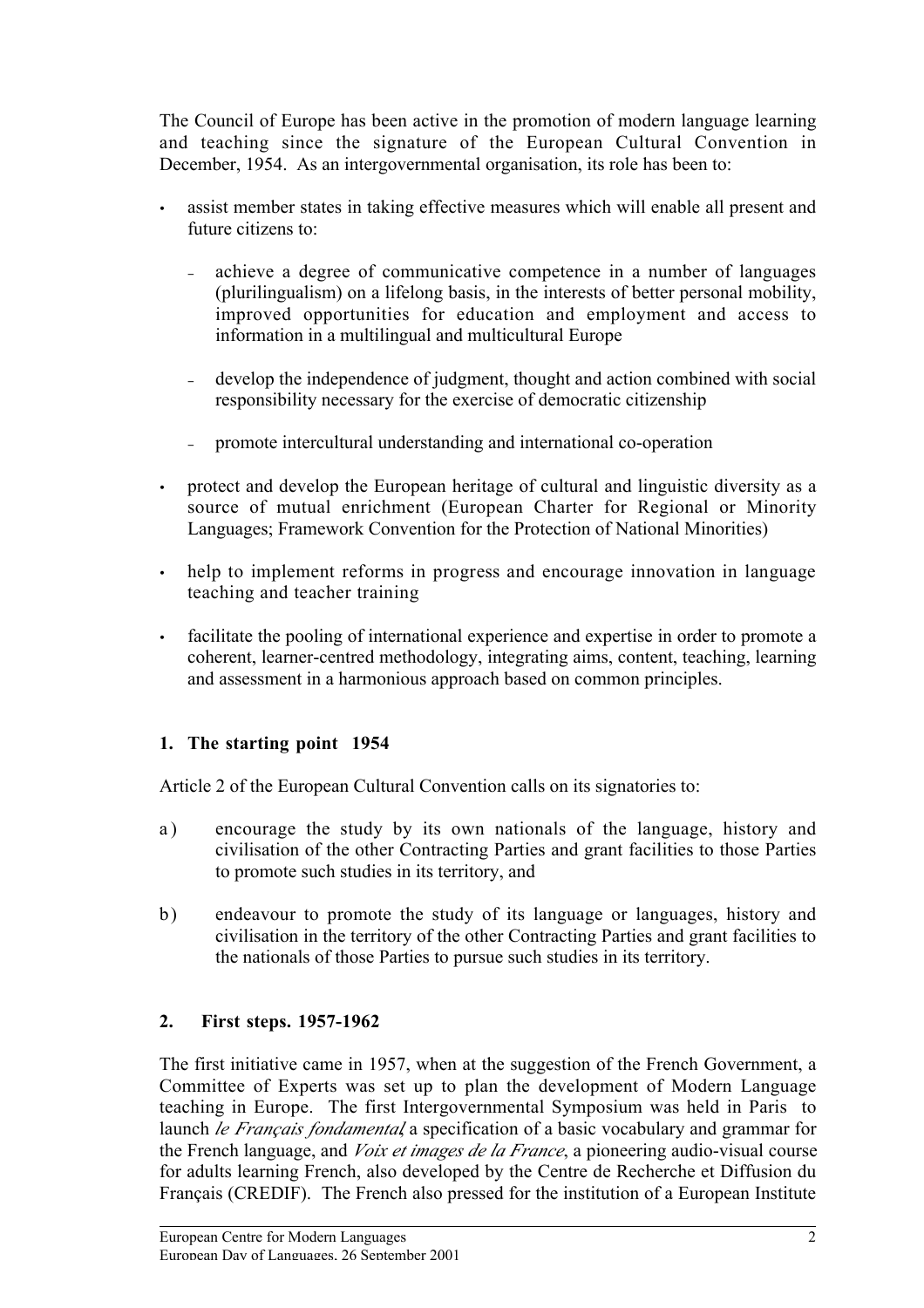of Applied Linguistics on the American model, but the proposal was not accepted. Instead, the Council for Cultural Co-operation set up a Malor Project in the field.

#### **3. Major Project in Modern Languages 1963-1972**

This project involved all the educational committees of the Council for Cultural Cooperation. It held a series of Symposia (*Stages*) to promote:

- <sup>−</sup> co-operation among the successive sectors of the educational system, and among corresponding sectors in different European countries
- interaction between university language research and the language teaching profession; the establishment of applied linguistics as a recognised academic discipline and the institution of an International Association for Applied Linguistics (AILA). The Council gave support to the first Congresses of the Association in Nancy (1964) and Cambridge (1969)
- the development and use of audio-visual technology and methodology in language teaching.

#### **4. Unit-credit scheme 1971 – 1977.**

Following a Symposium on Languages in Adult Education in Rüschlikon, CH, in 1971, the Committee for Out-of-School Education set up a small working group to examine the feasibility of a European unit-credit scheme for language in adult education. The working group first laid down the basic principles on which subsequent work has been based (Trim (ed.) 1990)

- languages are for all
- <sup>−</sup> languages are learnt for use
- language learning is a life-long activity
- language teaching should specify worthwhile, appropriate and realistic objectives based on a proper assessment of the needs, characteristics and resources of learners
- language teaching should be planned as a coherent whole, covering the specification of objectives, the use of teaching methods and materials, the assessment of learner achievement and the effectiveness of the system, providing feedback to all concerned
- effective language teaching involves the co-ordinated efforts of educational administrators and planners, textbook and materials producers, testers and examiners, school inspectors, teacher trainers, teachers and learners, who need to share the same aims, objectives and criteria of assessment.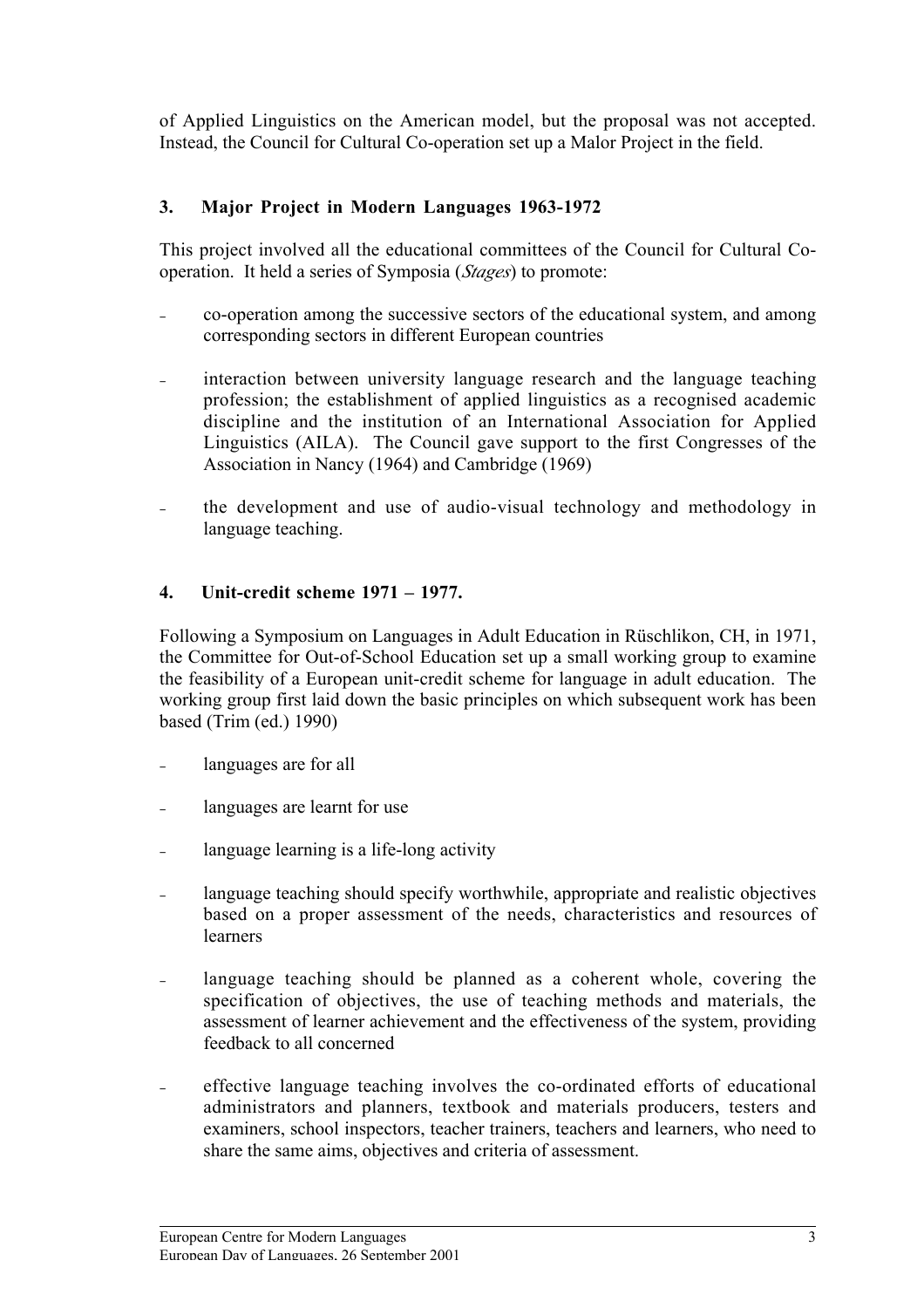A 'functional-notional' model for specifying objectives was developed, which first set out the categories and language exponents of 1) functions performed by acts of speech in communication (e.g. explaining, questioning, apologising, offering, congratulating, etc.); 2) general concepts (e.g. place, time, causality, etc.); 3) concrete, situationspecific concepts followed in end case by (e.g. house, train, score, grill, etc.). The model was exemplified in respect of English in *The Threshold Level* (van Ek, 1975), which specified what a learner of a particular language needed to do and say in order to make their way about as independently in the foreign language environment.

A draft plan for a unit-credit scheme was prepared (Trim (ed.) 1986).

### **5. Project 4 1977-81:** *Modern Languages*

In this project the principles developed by the unit-credit group were applied in projects across the different sectors of general secondary, vocational and adult education, as well as in migrant education. A major Recommendation of the Committee of Ministers to Member Governments, R(82)18, was prepared. Versions of the Threshold Level were developed for further languages, and an intermediate objective *Waystage* (van Ek and Alexander 1977) was developed as the objective for the hugely successful Anglo-German multi-media production *Follow Me*, subsequently followed on TV by over 500 million viewers worldwide. A full report on the work of the Council *Modern Languages 1971 – 81* was published.

#### **6. Project 12 1981–1988:** *Learning and Teaching Modern Languages for Communication*

This project was devoted to supporting member governments in the implementation of R(82)18 in programmes of reform for modern languages across all member states. A schools-interaction network already set up in Project 4 was extended, playing a major role in sharing experience and expertise between countries. In bringing new methods to the classroom, teacher trainers were seen as the key agents in the field. A series of 36 international workshops was held 1984 – 87, in which 226 animators worked with some 1500 participants on the many aspects of the 'communicative approach' to language teaching and their incorporation into programmes of initial and in-service teacher training. This programme reached the classroom through many channels and was largely instrumental in achieving a broad consensus on the aims and methods of language teaching across member states and in fact much more widely.

#### **7. 1989-1997** *Language learning for European citizenship'*

This period was marked by:

 $\overline{a}$ 

• a rapid expansion in the membership of the Council for Cultural Co-operation following the political changes in Central and Eastern Europe around 1990. R(82)18 provided important guidelines for the reform and re-orientation of language teaching in those new member states, as did participation in the principal project activity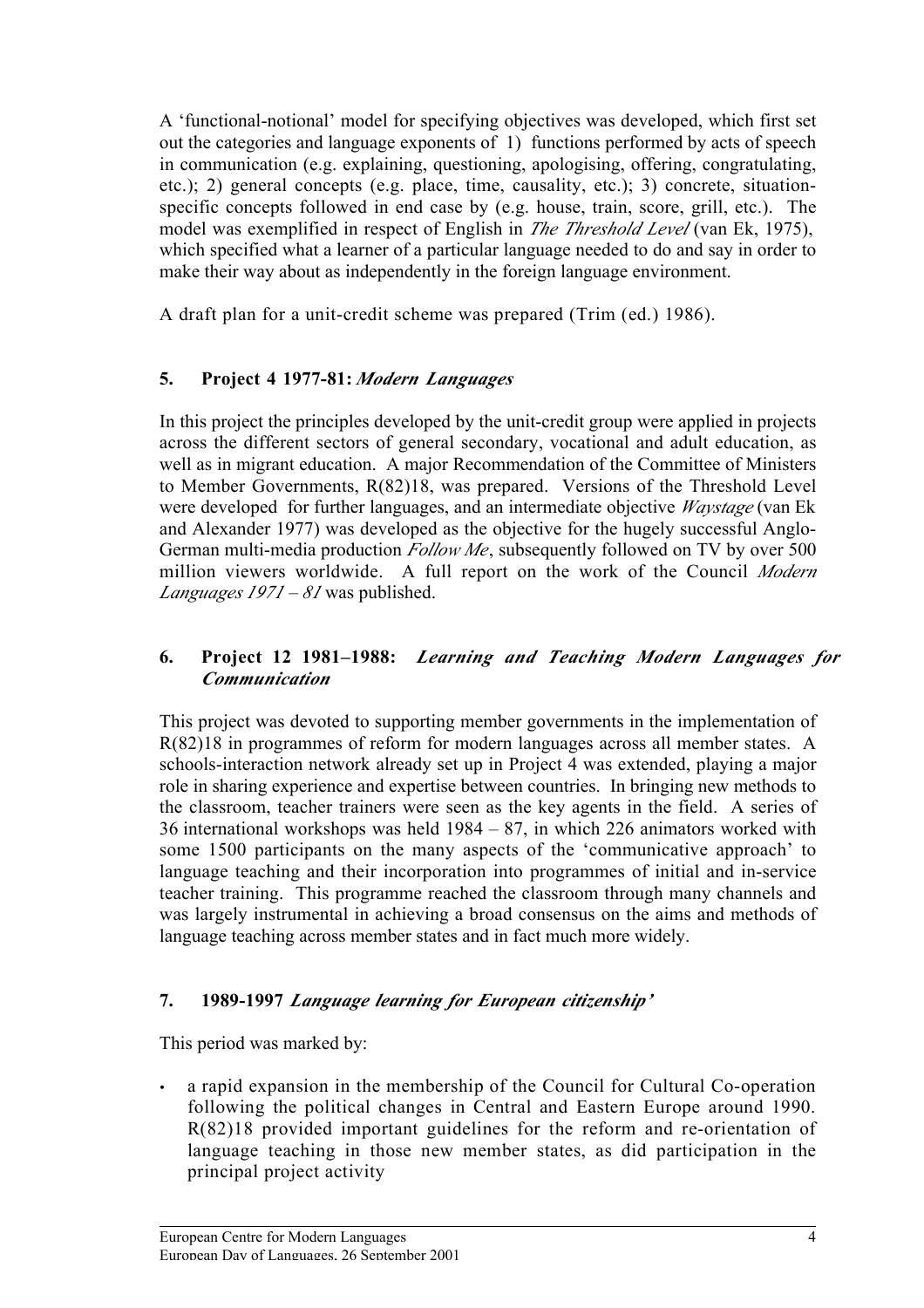- a series of 18 'new-style' workshops. In 1989, member states agreed a set of issues on which it would be useful to organise programmes of research and development. These were:
	- <sup>−</sup> an enriched model for specifying objectives
	- <sup>−</sup> making use of mass media and new technologies
	- <sup>−</sup> bilingual education
	- <sup>−</sup> the role of educational links, visits and exchanges
	- learning to learn and the promotion of learner autonomy.

Pairs of governments agreed to offer: 1) a co-ordinating international workshop to set out the issue and agree a plan of work; 2) a co-ordinator to oversee the workings of teams working in different countries over a two-year period; 3) a second workshop at the end of the period to receive and summarise findings and make recommendations for language policy.

#### **8. A Common European Framework of Reference for Languages: learning, teaching , assessment**

An Intergovernmental Symposium in 1991 agreed to the Swiss Government's suggestion that the mutual recognition of qualifications and communication concerning objectives and achievement standards would be facilitated if they were calibrated according to agreed common reference standards, purely descriptive in nature. Following several years' work by an authoring team and two revisions following consultation and field trialling, the Framework has been published in English (Cambridge University Press), French (Hachette) and German (Langenscheidt). Versions for the 4 official languages of Spain are in an advanced stage of preparation. The Framework consists of a descriptive scheme setting out an analysis of language use and of the many 'competences', i.e. the shared knowledge and skills, which enable users of a language to communicate with each other. Wherever possible, these are separately calibrated with brief descriptors defining six levels of proficiency. Overall progress is also calibrated in this way. The Framework does not set out to prescribe standards, but provides a basis for all involved in the teaching/learning process to reflect, plan and communicate their decisions on objectives, methods and achievements transparently and in compatible terms.

# **9. The European Language Portfolio**

The second tool to be offered is the European Language Portfolio. This is a document which is personal to its holders and allows them to record and display the full range of qualifications, courses and other experiences of other languages and cultures. It also helps holders to estimate their own language proficiency and guide their progress by reference to a self-assessment grid taken from the Common European Framework. It consists of three parts: a language passport, a language biography and a dossier. The 'passport' gives a summary overview of competence in each language, by selfassessment backed up by whatever qualifications may have been obtained. The language biography goes further and encourages learners to actually write down all their experiences of language learning, as well as cultural experiences, most of which may well be informal in character but significant nevertheless, such as school exchanges, work experience, a term spent in a school abroad, a radio or television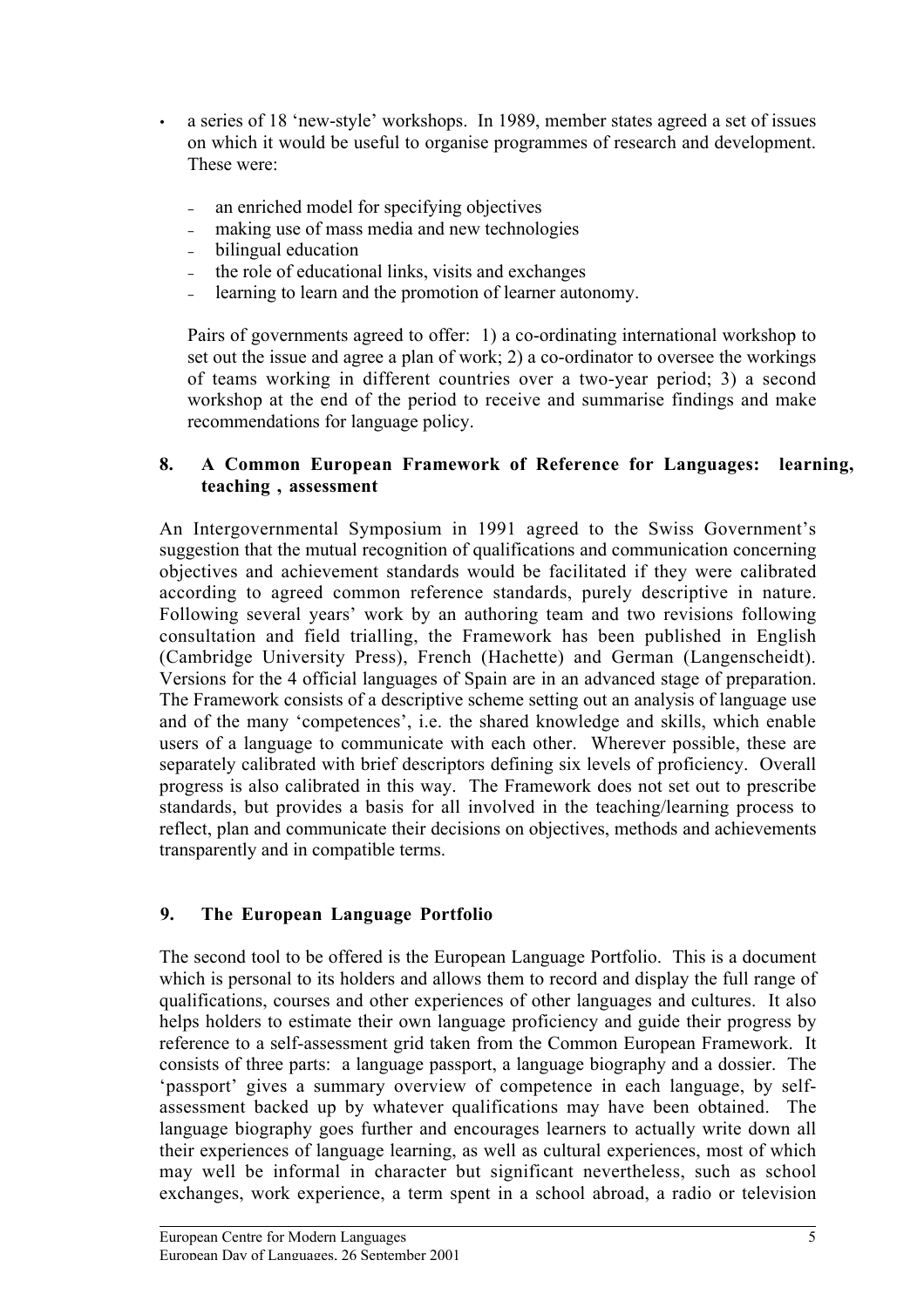course followed but with no examination attached to it. This means that the contribution to plurilingual competence made by experiences of many different kinds in several different languages can be set down and referred to when anyone wants to get the full picture of the breadth of a person's language and cultural experience. The language dossier can contain whatever the holder cares to put in it: samples of work done; an essay, a poem, a piece of translation, a project or a contribution to a project, an account of an exchange visit, a correspondence. Of course, the nature of the dossier is likely to change as learning progresses and the holder becomes older and more experienced. Indeed, different portfolios are envisaged for younger children, secondary school pupils, students and adults. Of course, anyone can compile a record of this kind. However, the Council of Europe logo and the name 'European Language Portfolio' are protected and proposals to issue a document to holders have to be accepted by a Validation body as complying with criteria laid down by the Council of Europe. Fifteen countries were involved in the initial piloting. Many more are now developing models

#### **10. 1994 The European Centre for Modern Languages**

The European Centre was set up in 1994 in Graz, Austria, under an 'Enlarged Partial Agreement', on the initiative of the Austrian and Netherlands governments. Initially, its establishment was largely in response to the development needs of the new member states of the Council for Cultural Cooperation, resulting from the political changes in Central and Eastern Europe. However, its activities are of value to all member states. In 1998, the Committee of Ministers established ECML on a permanent basis, defining its role in more general terms as:

- 1. the implementation of language policies
- 2. the promotion of innovative approaches to the teaching and learning of modern languages.

The strategic objectives pursued by the Centre are defined as:

- to focus on the practice of the learning and teaching of modern languages
- − to promote dialogue and exchange among the various actors in the field
- <sup>−</sup> to train multipliers
- to support programme related networks and research projects.

The Centre now organises its activity in medium-term projects of four years' duration. The first of these comes to an end in 2003 and its evaluation will provide the basis for the decisions to be made regarding the second.